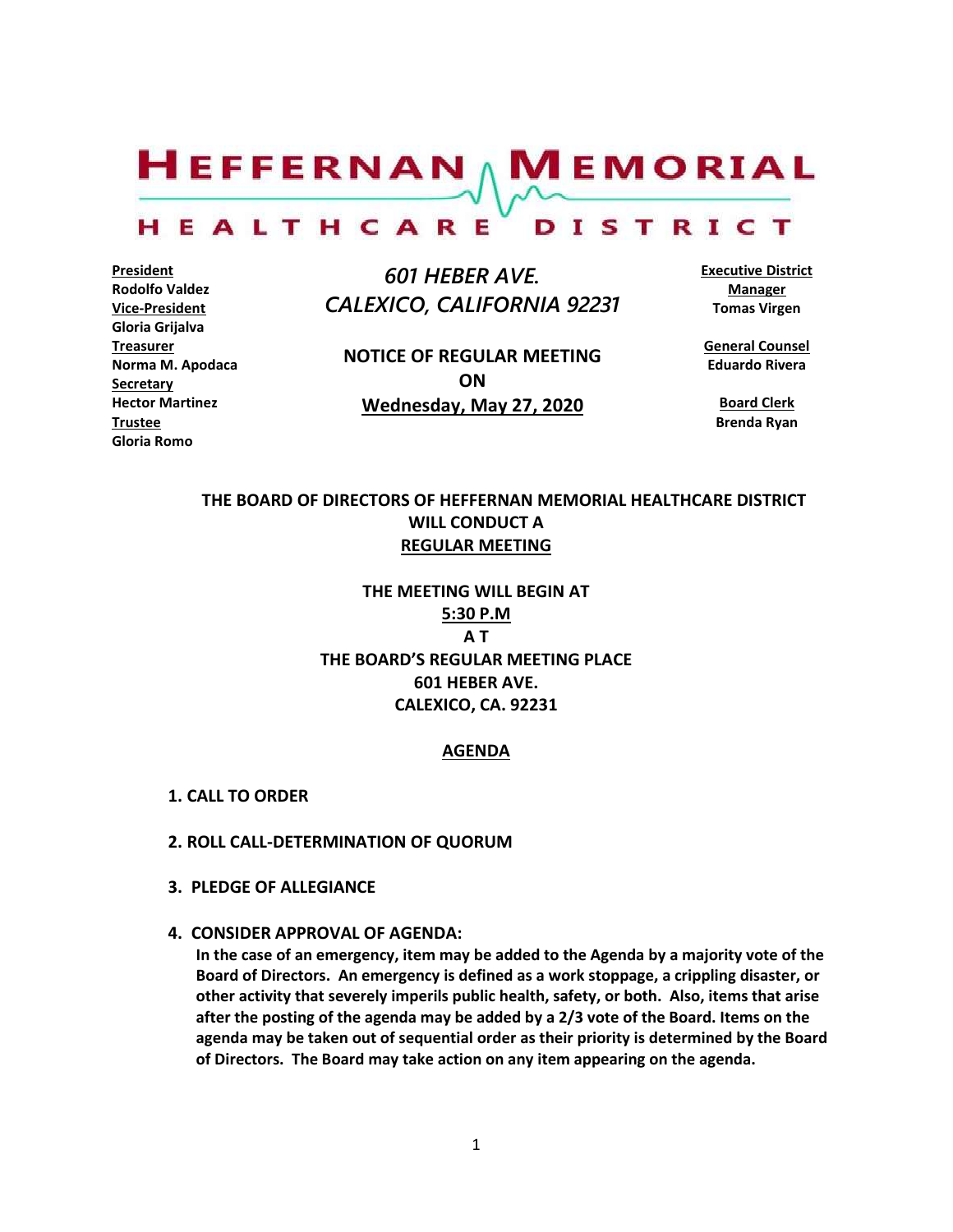- **5. CLOSED SESSION: (5:30 p.m. – 6:00 p.m.)**
	- **a. Potential litigation (one case). Significant exposure to litigation. G, C, section 54956.9 (b). Conference with legal counsel.**
- **6. PUBLIC COMMENT TIME:**

**Public comment time on items not appearing on the agenda will be limited to 5 minutes per person and 15 minutes per subject. The Board may find it necessary to limit total time allowable for all public comment on items not appearing on the agenda at any one meeting to one hour. Persons desiring longer public comment time and/or action on specific items shall contact the Secretary and request that the item be placed on the agenda for the next regular meeting.**

#### **7. CONSENT CALENDAR:**

**Any member of the Board, staff or public may request that items for the Consent Calendar be removed for discussion. Items so removed shall be acted upon separately immediately following approval of items remaining on the Consent Calendar.**

**a. Approve minutes for meetings of March 11, 2020, March 16, 2020, March 18, 2020 and March 25, 2020.**

### **8. REPORTS ON MEETING AND EVENTS ATTENDED BY DIRECTORS, AND AUTHORIZATION FOR DIRECTOR ATTENDANCE AT UPCOMING MEETINGS AND EVENTS/DIRECTORS COMMENTS:**

- **a. Brief reports by Directors on meetings and event attended. Schedule of upcoming Board meetings and events.**
- **9. REPORTS BY ALL HMHD COMMITTEES**
- **10. COMMENTS BY PROMOTION AND PUBLIC RELATIONS TONY PIMENTEL**
- **11. COMMENTS BY EXECUTIVE DISTRICT MANAGER TOMAS VIRGEN**
	- **a. Community Emergency response team**
	- **b. COVID-19**

#### **12. COMMENTS BY GENERAL COUNSEL EDUARDO RIVERA**

#### **13. DISCUSSION AND/OR ACTION ITEMS:**

- **a. Discussion and/or action on preliminary budget.**
- **b. Discussion and/or action on status of May 19th meeting with Calexico medical providers.**
- **c. Discussion and/or action on authorization of increasing District credit card.**
- **d. Discussion and/or action on the Treasurer Report.**

#### **14. ITEMS FOR FUTURE AGENDAS:**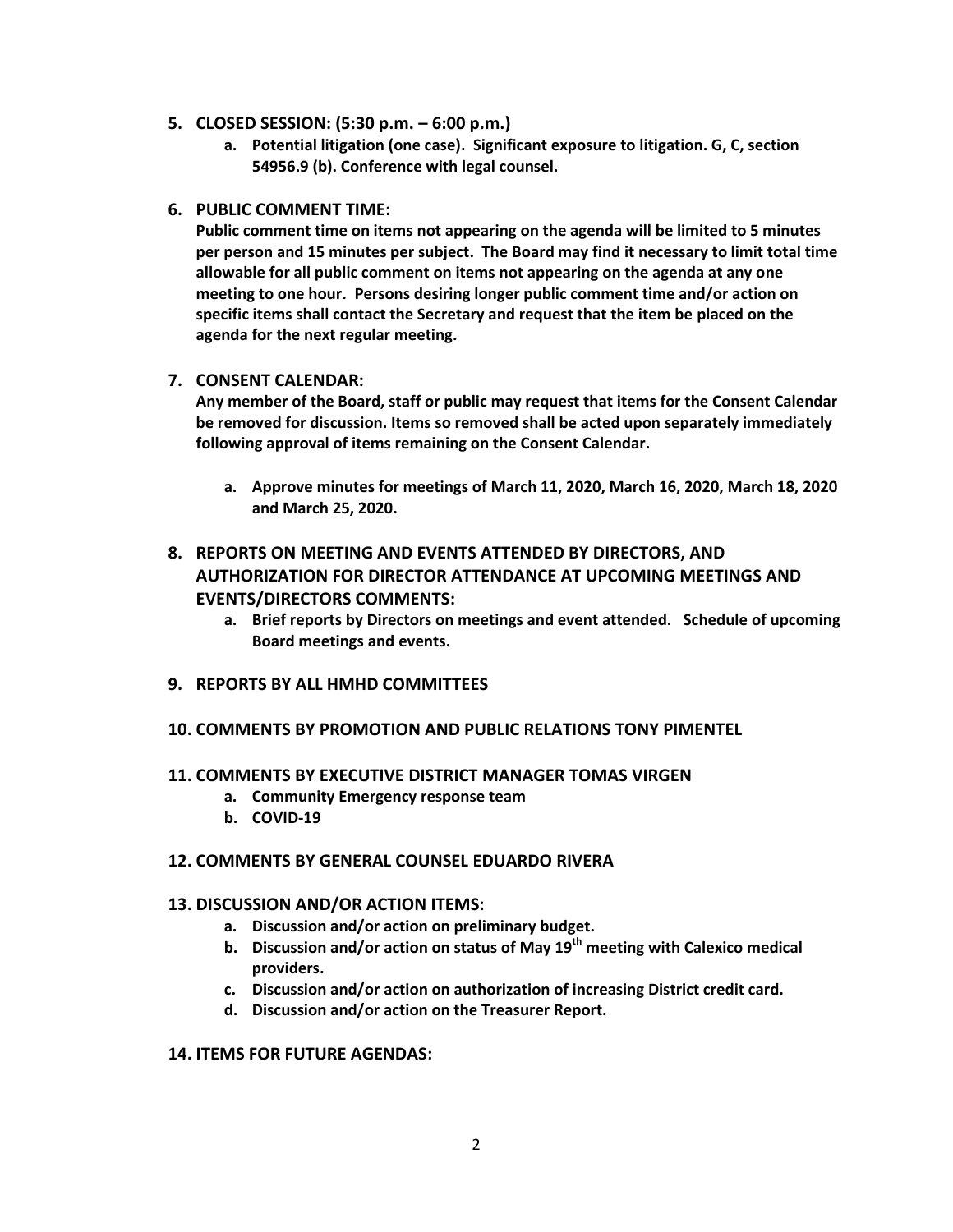**This item is placed on the agenda to enable the Board to identify and schedule future items for discussion at upcoming Board meetings and/or identify press release opportunities.**

#### **15. ADJOURNMENT:**

- **a. Regular Board meetings are held on the second and fourth Wednesday of each month.**
- **b. The next regular meeting of the Board will be held at 5:30 P.M., June 10, 2020.**
- **c. The agenda package and material related to an agenda item submitted after the packet's distribution to the Board are available for public review in the lobby of the District office during normal business hours**

#### **POSTING STATEMENT**

**A copy of the agenda was posted May 24, 2020 at 601 Heber Avenue, Calexico, California 92231 at 5:25 p.m. Pursuant to CA Government code 54957.5, disclosable public records and writings related to an agenda item distributed to all or a majority of the Board, including such records and written distributed less than 72 hours prior to this meeting are available for public inspection at the District Administrative Office, 601 Heber Avenue, Calexico, CA.**

**NOTICE In compliance with the Americans with Disabilities Act, any individuals requesting special accommodations to attend and/or participate in District Board meetings may contact the District at (760)357-6522. Notifications 48 hours prior to the meeting will enable the District to make reasonable accommodations.**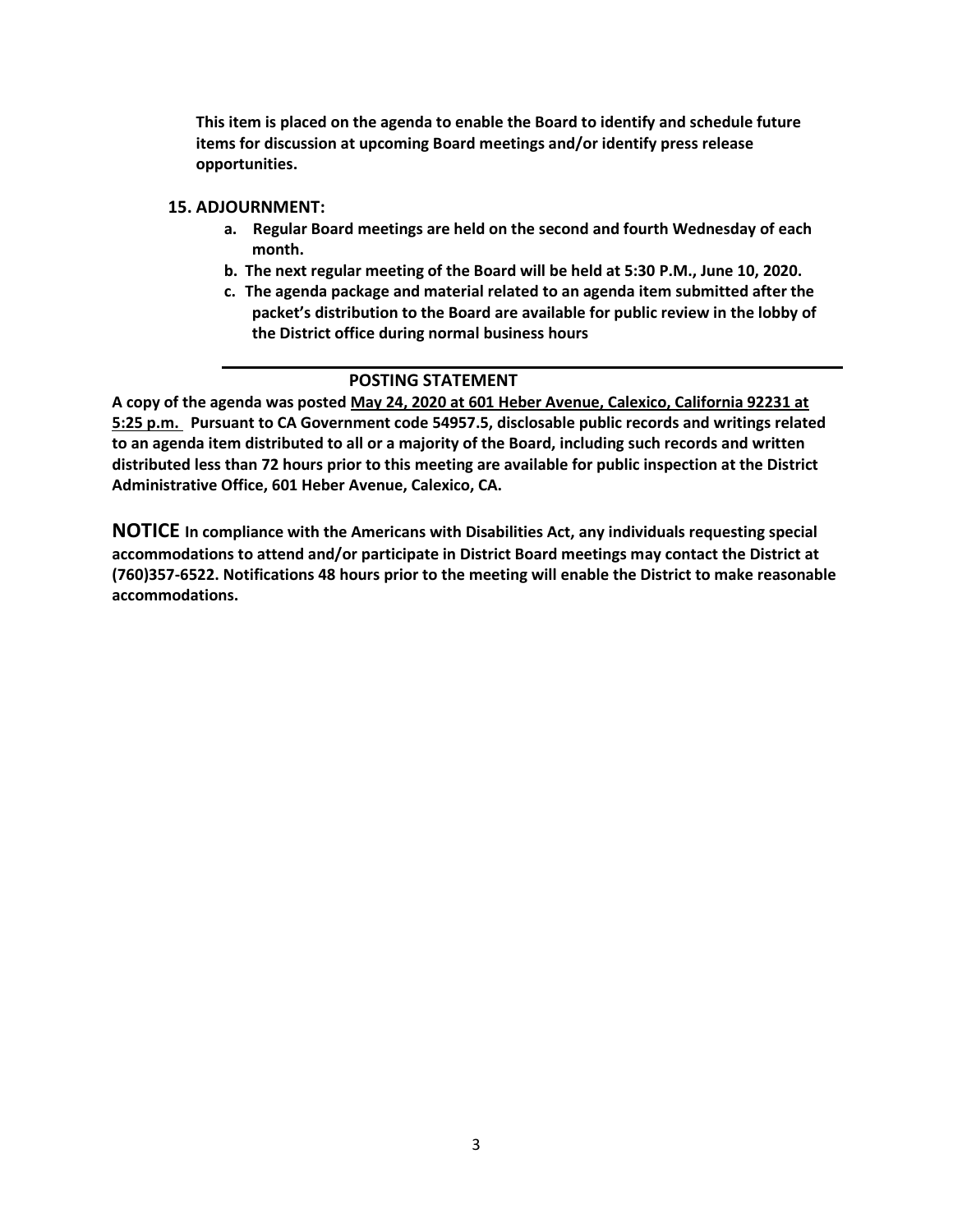## 6:33 PM Heffernan Memorial Healthcare District 05/21/20 Profit & Loss<br>Accrual Basis degree of the July 1, 2019 through May 2 July 1, 2019 through May 27, 2020

|                                                                                              | Jul 1, '19 - May 27, 20 |
|----------------------------------------------------------------------------------------------|-------------------------|
| <b>Ordinary Income/Expense</b>                                                               |                         |
| <b>Income</b><br>4000 · Rev Sharing - County Prop Tax<br>4010 · Rev Sharing - Pass Thru City | 834,764.73<br>6,115.28  |
| 4100 · Interest income                                                                       | 42,455.34               |
| <b>Total Income</b>                                                                          | 883,335.35              |
| <b>Expense</b>                                                                               |                         |
| 6010 · Trustee remuneration                                                                  | 25,900.00               |
| 6300 · Repairs and maintenance                                                               | 2,004.00                |
| 6310 · Landscaping                                                                           | 1,080.00                |
| 6500 · Insurance                                                                             | 3,465.00                |
| 6600 · Legal and professional                                                                | 29,235.47               |
| 6610 · Accounting - Audit                                                                    | 9,500.00                |
| 6615 · Accounting - Other                                                                    | 22,250.00               |
| 6650 · Administration services                                                               | 68,068.80               |
| 7000 · Marketing                                                                             | 19,990.00               |
| 7200 · Office supplies                                                                       | 4,667.25                |
| 7201 · Leasing Offices Equipment                                                             | 1,558.67                |
| 7210 · Janitorial supplies                                                                   | 222.87                  |
| 7214 · Janitorial Services                                                                   | 6,280.00                |
| 7215 · Postage                                                                               | 76.30                   |
| 7250 · Utilities                                                                             |                         |
| <b>Electricity</b>                                                                           | 2,194.93                |
| <b>Trash</b>                                                                                 | 1,642.20                |
| Water                                                                                        | 3,317.92                |
| Total 7250 · Utilities                                                                       | 7,155.05                |
| 7270 · Telephone                                                                             | 6,555.31                |
| 7285 Grants - By HMHD                                                                        | 436,578.92              |
| 7400 · Travel                                                                                | 19,985.49               |
| 7410 · Training and education                                                                | 15,490.00               |
| $7420 \cdot Meals$                                                                           | 8,207.34                |
| 7550 · Promotion                                                                             | 30,165.56               |
| 7610 · Dues and subscriptions                                                                | 5,250.00                |
| 7800 · Mileage reimbursement                                                                 | 173.13                  |
| 7900 · Miscellaneous                                                                         | 1,192.38                |
| 8030 · Property tax                                                                          | 8,312.24                |
| 8200 · Bank charges                                                                          | 8.54                    |
| <b>Total Expense</b>                                                                         | 733,372.32              |
| <b>Net Ordinary Income</b>                                                                   | 149,963.03              |
| Net Income                                                                                   | 149,963.03              |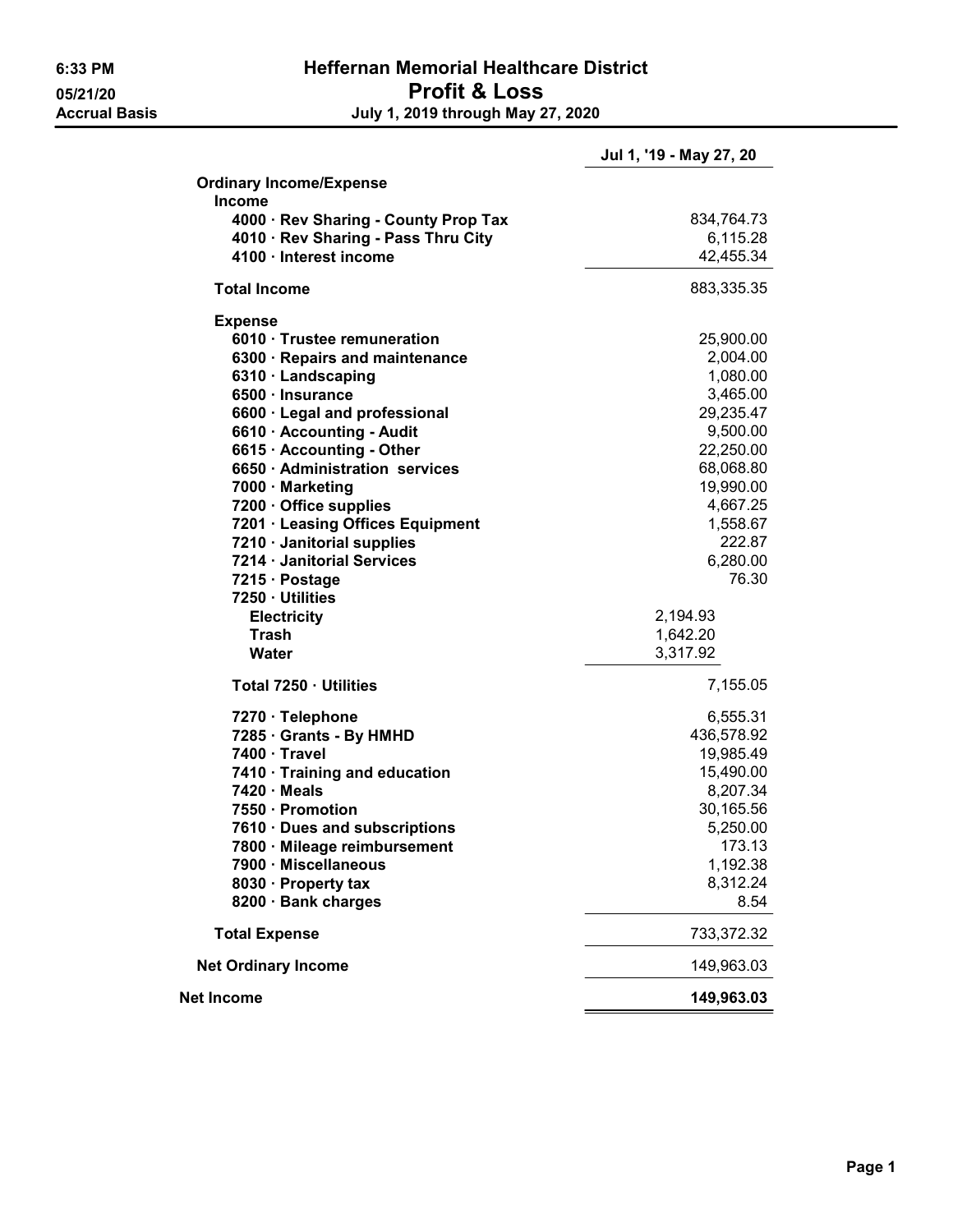|                                                  | May 27, 20   |
|--------------------------------------------------|--------------|
| <b>ASSETS</b><br><b>Current Assets</b>           |              |
| <b>Checking/Savings</b>                          |              |
| 1010 · Cash in bank - SCFCU                      | 1,121.92     |
| 1014 · Cash in bank - SCFCU Public Fun           | 3,108,314.21 |
| 1030 · Cash in bank - SCFCU Savings              | 652.33       |
| 1050 · Cash in bank - Checking RBB               | 327,909.36   |
| 1052 · Cash in bank - First ICUnion              | 258,536.41   |
| 1055 · Cash in bank - Wells Fargo                | 1,869,670.94 |
| <b>Total Checking/Savings</b>                    | 5,566,205.17 |
| <b>Other Current Assets</b>                      |              |
| 1250 · Deposits payable - Land                   | 500,000.00   |
| <b>Total Other Current Assets</b>                | 500,000.00   |
| <b>Total Current Assets</b>                      | 6,066,205.17 |
| <b>Fixed Assets</b>                              |              |
| $1600 \cdot$ Land                                | 142,750.00   |
| 1605 · Building and improvements                 | 576,433.00   |
| 1610 · Office equipment                          | 61,707.70    |
| 1700 · Accumulated depreciation                  | (92, 952.72) |
| <b>Total Fixed Assets</b>                        | 687,937.98   |
| <b>TOTAL ASSETS</b>                              | 6,754,143.15 |
| <b>LIABILITIES &amp; EQUITY</b><br><b>Equity</b> |              |
| 3020 · Retained earnings                         | 6,604,180.12 |
| <b>Net Income</b>                                | 149,963.03   |
| <b>Total Equity</b>                              | 6,754,143.15 |
| <b>TOTAL LIABILITIES &amp; EQUITY</b>            | 6,754,143.15 |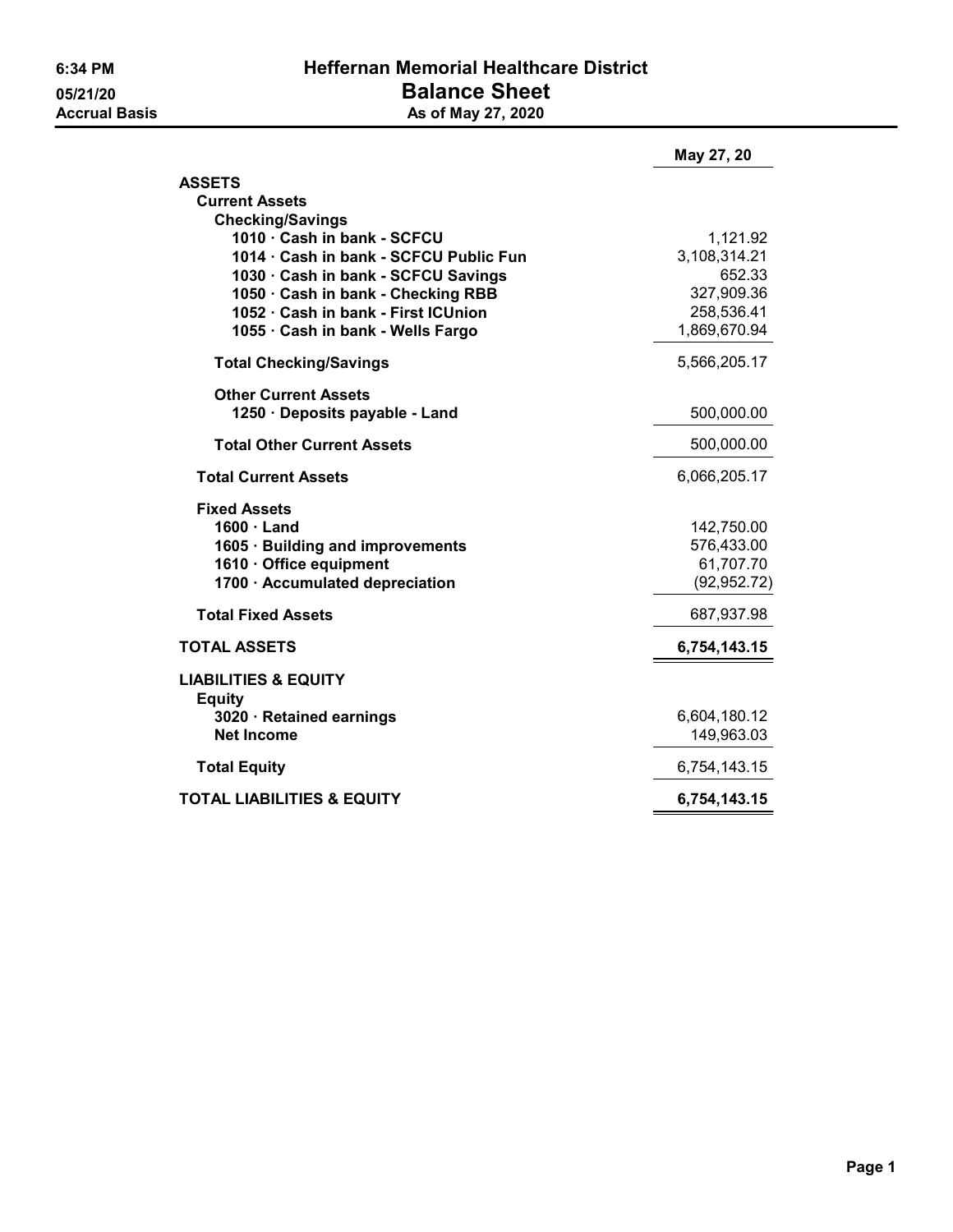## HEFFERNAN MEMORIAL HEALTHCARE DISTRICT MAY 27, 2020.

CURRENT ASSETS:

| <b>SUN COMMUNITY</b>              |                                                                    |                         |                              |
|-----------------------------------|--------------------------------------------------------------------|-------------------------|------------------------------|
| <b>REGULAR SAVING ACCOUNT</b>     |                                                                    | 652.33                  |                              |
| <b>CHECKING ACCOUNT</b>           |                                                                    | 1,121.92                |                              |
|                                   | JUMBO CERTIF.12 MONTHS (3/9/2019-2020)<br>TOTAL SUN COMMUNITY BANK | 3,108,314.21            | 3,110,088.46                 |
| RABOBANK CHECKING ACCT.           |                                                                    |                         | 327,909.36                   |
| WELLS FARGO CHECKING ACCT.        |                                                                    |                         | 1,869,670.94                 |
| <b>FIRST FEDERAL CREDIT UNION</b> | TOTAL CD / CHECKING/SAVING ACCT.                                   |                         | 258,536.41<br>\$5,566,205.17 |
| <b>OTHER CURRENT ASSETS:</b>      | CALEXICO MEGAPARK, LLC                                             | (PURCHASE LAND-DEPOSIT) | \$<br>500,000.00             |

PREPARED By: ROSARIO VIZCARRA 5-27-2020.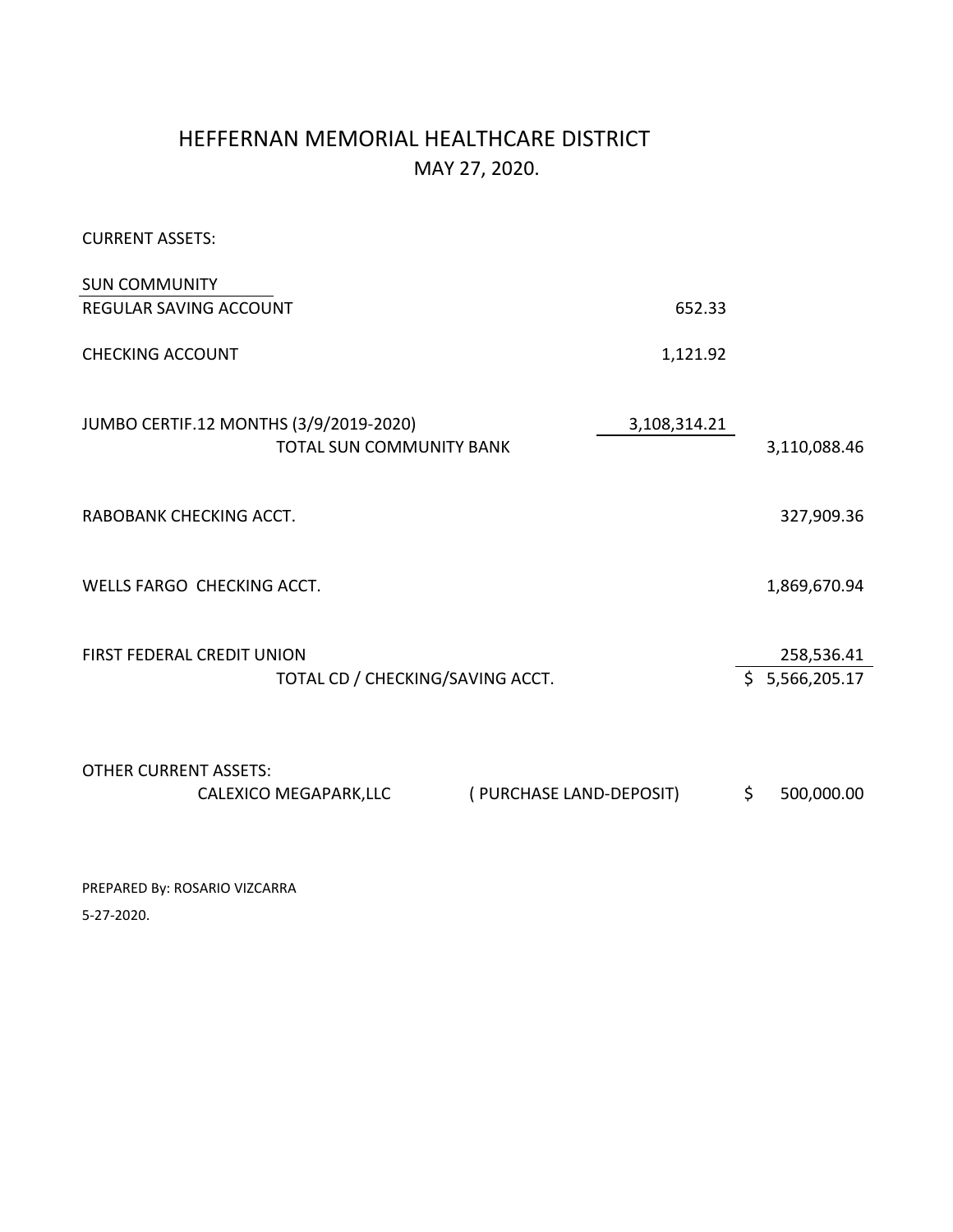# 6:42 PM Heffernan Memorial Healthcare District

05/21/20 Transactions by Account

Accrual Basis As of May 27, 2020

| <b>Type</b> | <b>Date</b>                       | <b>Num</b> | <b>Name</b>             | <b>Memo</b>                           | <b>Debit</b> | <b>Credit</b> | <b>Balance</b> |
|-------------|-----------------------------------|------------|-------------------------|---------------------------------------|--------------|---------------|----------------|
|             | 1055 · Cash in bank - Wells Fargo |            |                         |                                       |              |               | 1,656,811.17   |
| Check       | 04/01/2020                        | 7013       | <b>GLORIA GRIJALVA</b>  | APRIL-2020 BOARD MEETING ASSIST.      |              | 500.00        | 1,656,311.17   |
| Check       | 04/01/2020                        | 7014       | RODOLFO VALDEZ          | APRIL-2020 BOARD MEETING ASSIST.      |              | 500.00        | 1,655,811.17   |
| Check       | 04/01/2020                        | 7015       | <b>GLORIA G ROMO</b>    | APRIL-2020 BOARD MEETING ASSIST.      |              | 500.00        | 1,655,311.17   |
| Check       | 04/01/2020                        | 7016       | NORMA M APODACA         | APRIL-2020 BOARD MEETING ASSIST.      |              | 500.00        | 1,654,811.17   |
| Check       | 04/01/2020                        | 7017       | HECTOR MARTINEZ         | APRIL-2020 BOARD MEETING ASSIST.      |              | 500.00        | 1,654,311.17   |
| Check       | 04/01/2020                        | 7018       | <b>MEXUS HEALTHCA</b>   | MARCH-2020 DISTRICT.MANAGER SER       |              | 5,500.00      | 1,648,811.17   |
| Check       | 04/01/2020                        | 7019       | <b>JOSE PIMENTEL</b>    | MARCH-2020 BORDERLINE-SERVICE         |              | 1,999.00      | 1,646,812.17   |
| Check       | 04/01/2020                        | 7020       | <b>BRENDA RYAN</b>      | APRIL-2020 BOARD CLERK SERVICES       |              | 1,000.00      | 1,645,812.17   |
| Check       | 04/01/2020                        | 7021       | ROSARIO VIZCARRA        | APRIL-2020 BOOKKEEPING SERVICE        |              | 1,500.00      | 1,644,312.17   |
| Check       | 04/01/2020                        | 7022       | MARIA TAVERA SA         | MARCH-2020 CLEAN UP OFFICE 601 HE     |              | 480.00        | 1,643,832.17   |
| Check       | 04/01/2020                        | 7023       | EL SOL DEL VALLE        | APRIL--2020 ADVERTISMENT/NEWSPA       |              | 522.00        | 1,643,310.17   |
| Check       | 04/01/2020                        | 7024       | CITY OF CALEXIC         | ACCT.#38078 & 63295 FEB.-2020 WATE    |              | 249.90        | 1,643,060.27   |
| Check       | 04/01/2020                        | 7025       | AT&T U-VERSE            | ACCT.#119773610 INTERNET SERV. 3/1    |              | 42.80         | 1,643,017.47   |
| Check       | 04/01/2020                        | 7026       | GreatAmerica Finan      | ACCT. 013-1228273-000 LEASING -RICO   |              | 136.61        | 1,642,880.86   |
| Check       | 04/01/2020                        | 7027       | EDUARDO A RIVERA        | MARCH-2020 LEGAL SERVICES SERV.       |              | 2,550.00      | 1,640,330.86   |
| Check       | 04/01/2020                        | 7028       | <b>TOMAS VIRGEN</b>     | REIMB.CELL PHONE SERV. 2/12-3/11/20   |              | 192.87        | 1,640,137.99   |
| Check       | 04/09/2020                        | 7029       | AT&T                    | ACCT.(760)357-6522-066 5 &(760)357-97 |              | 197.18        | 1,639,940.81   |
| Check       | 04/09/2020                        | 7030       | <b>REPUBLIC SERVIC</b>  | ACCT. 3-0467-0031459 MARCH-2020 SE    |              | 14.37         | 1,639,926.44   |
| Check       | 04/09/2020                        | 7031       | SUN COMMUNITY           | <b>VOID</b>                           | 0.00         |               | 1,639,926.44   |
| Check       | 04/09/2020                        | 7032       | <b>IMPERIAL COUNTY</b>  | ADMIN.SERVICES JAN-DEC/2019           |              | 8,385.47      | 1,631,540.97   |
| Check       | 04/13/2020                        | 7033       | <b>GEORGE J WOO</b>     | 3rd.- BILLING AUDIT FINANCIAL STATE   |              | 3,200.00      | 1,628,340.97   |
| Deposit     | 04/14/2020                        |            |                         | DEPOSIT IMPERIAL COUNTY PROPETY       | 276,517.61   |               | 1,904,858.58   |
| Deposit     | 04/30/2020                        |            |                         | APRIL 2020 INTEREST CHECKING ACCT.    | 14.91        |               | 1,904,873.49   |
| Check       | 05/01/2020                        | 7034       | RODOLFO VALDEZ          | MAY-2020 BOARD MEETING ASSIST.        |              | 500.00        | 1,904,373.49   |
| Check       | 05/01/2020                        | 7035       | <b>GLORIA G ROMO</b>    | MAY-2020 BOARD MEETING ASSIST.        |              | 500.00        | 1,903,873.49   |
| Check       | 05/01/2020                        | 7036       | <b>GLORIA GRIJALVA</b>  | MAY-2020 BOARD MEETING ASSIST.        |              | 500.00        | 1,903,373.49   |
| Check       | 05/01/2020                        | 7037       | NORMA M APODACA         | MAY-2020 BOARD MEETING ASSIST.        |              | 500.00        | 1,902,873.49   |
| Check       | 05/01/2020                        | 7038       | HECTOR MARTINEZ         | MAY-2020 BOARD MEETING ASSIST.        |              | 500.00        | 1,902,373.49   |
| Check       | 05/01/2020                        | 7039       | NORMA M APODACA         | REIMB.JANITORIAL SUPPLIES             |              | 48.42         | 1,902,325.07   |
| Check       | 05/01/2020                        | 7040       | <b>MEXUS HEALTHCA</b>   | APRIL-2020 DISTRICT.MANAGER SERVI     |              | 5,500.00      | 1,896,825.07   |
| Check       | 05/01/2020                        | 7041       | <b>JOSE PIMENTEL</b>    | APRIL-2020 BORDERLINE-SERVICE         |              | 1,999.00      | 1,894,826.07   |
| Check       | 05/01/2020                        | 7042       | <b>BRENDA RYAN</b>      | MAY-2020 BOARD CLERK SERVICES         |              | 1,000.00      | 1,893,826.07   |
| Check       | 05/01/2020                        | 7043       | ROSARIO VIZCARRA        | MAY-2020 BOOKKEEPING SERVICE          |              | 1,500.00      | 1,892,326.07   |
| Check       | 05/01/2020                        | 7044       | <b>MARIA TAVERA SA</b>  | APRIL-2020 CLEAN UP SERV.601 HEBE     |              | 600.00        | 1,891,726.07   |
| Check       | 05/01/2020                        | 7045       | <b>IMPERIAL IRRIGAT</b> | ACCT 50655109-50655112 ELECTRIC BII   |              | 80.35         | 1,891,645.72   |
| Check       | 05/01/2020                        | 7046       | AT&T U-VERSE            | ACCT.#119773610 INTERNET SERV. 4/1    |              | 42.80         | 1,891,602.92   |
| Check       | 05/01/2020                        | 7047       | <b>IMPERIAL IRRIGAT</b> | ACCT 50564831 ELECTRIC BIILL-601 HE   |              | 38.73         | 1,891,564.19   |
| Check       | 05/01/2020                        | 7048       | <b>ISRAEL PADILLA H</b> | APRIL-2020 LANDSCAPING 601 HEBER      |              | 120.00        | 1,891,444.19   |